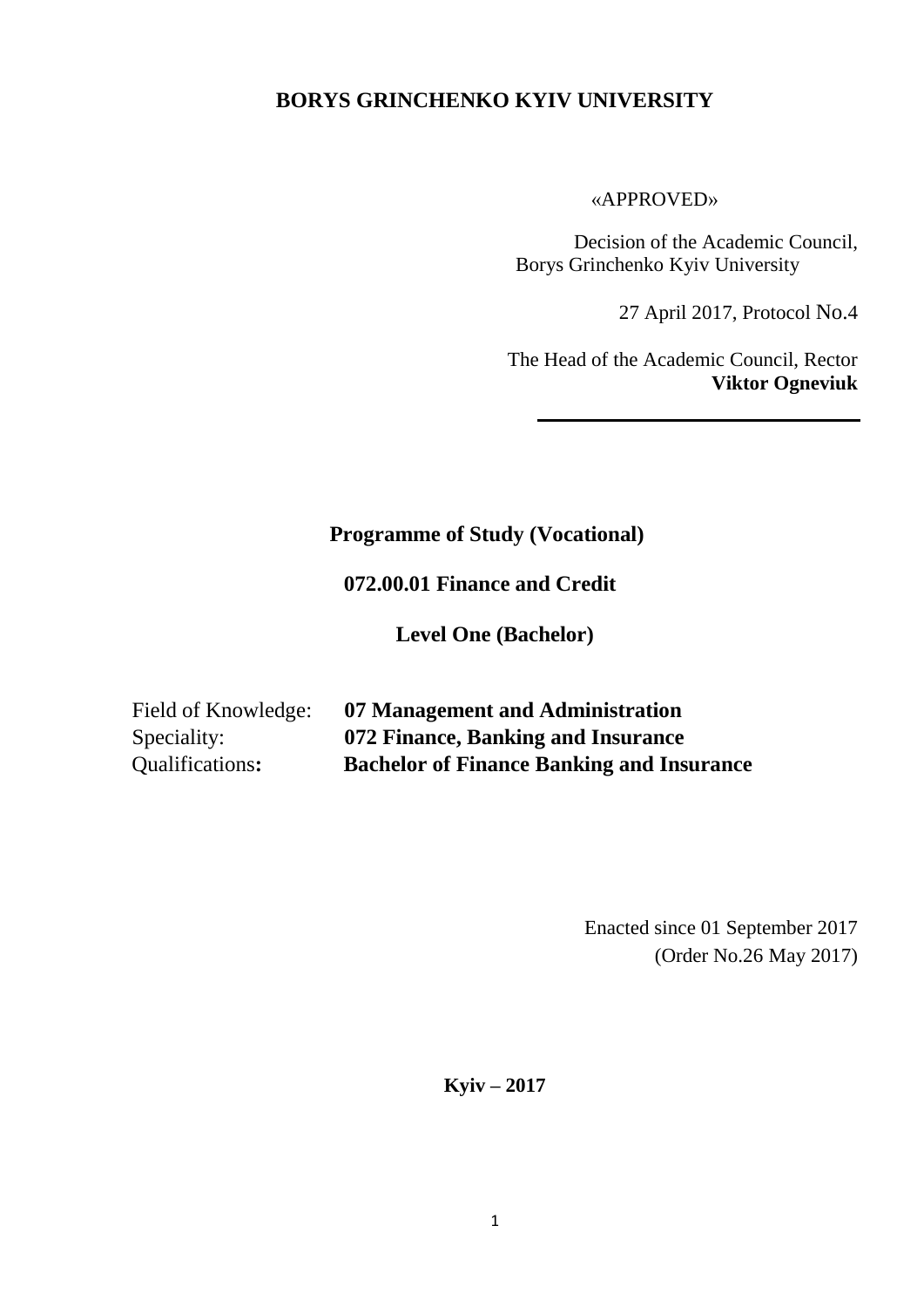### **LETTER OF APPROVAL Programme of Study (Vocational)**

The Finance and Economics Protocol No. 1, 10 January 2017 The Head of the Chair \_\_\_\_\_\_\_\_\_\_\_\_\_\_\_\_\_\_\_\_\_\_ Andriy Ramskyi The Academic Council of the Faculty of Information Technology and Management Protocol No. 6, 15 March 2017 The Head of the Academic Council **Alla Mihatska** Vice-Rector on Academic Affairs \_\_\_\_\_\_\_\_\_\_\_\_\_\_\_\_\_\_ Oleksii Zhyltsov

The Head of the SMC of Standardization and Quality Education \_\_\_\_\_\_\_\_\_\_\_\_\_\_\_\_\_\_ Olha Leontieva

SRL Education Internationalization

The Head \_\_\_\_\_\_\_\_\_\_\_\_\_\_\_\_\_Olha Vyhovska \_\_\_\_\_ \_\_\_\_\_\_\_\_\_\_\_ 2017

Vice-Rector for Research

\_\_\_\_\_\_\_\_\_\_\_\_\_\_\_ Nataliia Vinnikova

 $\frac{2017}{2017}$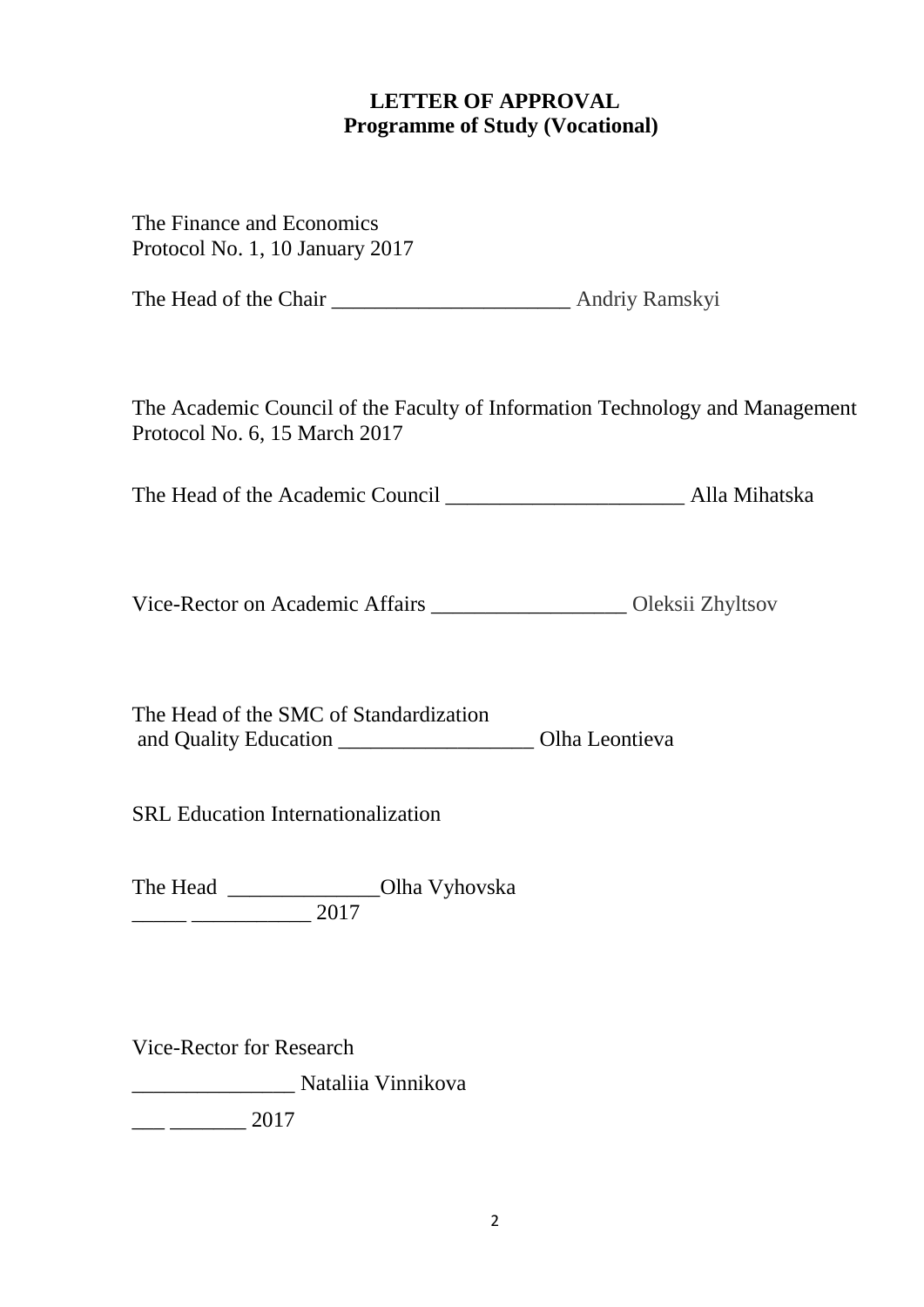#### **PREAMBLE**

The programme of study (vocational) complies with the Law of Ukraine "On Higher Education", 01.07.2015, No.1556-VІІ, and the Draft of the Standard for Higher Education of Ukraine in the field of knowledge 07 **Finance, Banking and Insurance**.

**Andriy Ramskyi,** *PhD in Economics, Associate Professor of the Chair Finance and Economics*

**Yulia Zhukova,** *PhD in Economics, Associate Professor of the Chair of Finance and Economics*

**Serhii Obushnyi,** *PhD in Economics, Associate Professor of the Chair of Finance and Economics, Deputy Dean of the Faculty of Information Technology and Management, Borys Grinchenko Kyiv University*

#### **External Reviewers:**

**Tamara Ostashko***, Doctor of Economic Sciences, participant of NAAS Ukraine, Chief Researcher with, Leading Researcher with the responsibilities of the Head of the Department of Sectoral Forecasts and Market Conditions of the State Institution "Institute for Economics and Forecasting of the National Academy of Sciences of Ukraine"*

**Victor Grushko,** *Doctor of Economic Sciences, Professor, Head of the Department of National Economy and Finance of the University of Economics and Law KROK*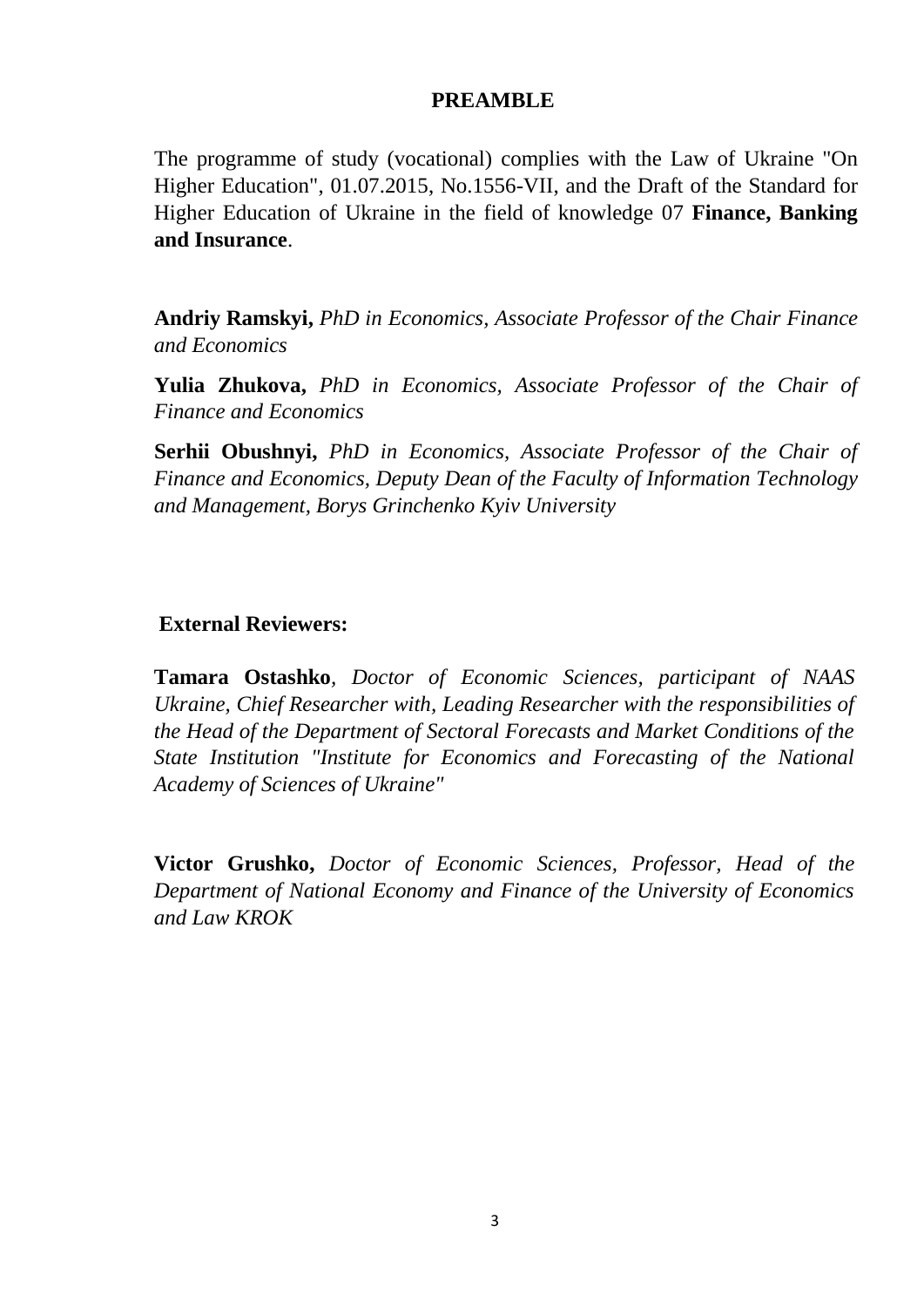### **I. PROFILE OF THE PROGRAMME OF STUDY (VOCATIONAL)**

|                                                                     | 1 - General information                                         |  |  |  |
|---------------------------------------------------------------------|-----------------------------------------------------------------|--|--|--|
| The full name of the higher                                         | Boris Grinchenko Kyiv University                                |  |  |  |
| education institution                                               | Faculty of Information Technology and Management                |  |  |  |
| and the structural unit                                             |                                                                 |  |  |  |
| Degree of higher education                                          | <b>Bachelor</b>                                                 |  |  |  |
|                                                                     | Specialty 07 Finance, Banking and Insurance.                    |  |  |  |
|                                                                     | Programme of Study 072.00.01 Finance and Credit                 |  |  |  |
|                                                                     | Qualification: Bachelor of Finance, Banking and Insurance       |  |  |  |
| <b>Official name of the</b>                                         | 072.00.01 Finance and Credit                                    |  |  |  |
| programme of study                                                  |                                                                 |  |  |  |
| Type of diploma and term of                                         | 240 credits ECTS Bachelor degree, unitary                       |  |  |  |
| study according to the                                              | term of study: 3 year 10 months                                 |  |  |  |
| programme                                                           |                                                                 |  |  |  |
| <b>Availability of accreditation</b>                                | Implementation in 2017                                          |  |  |  |
|                                                                     | National Agency for Quality Assurance in Higher Education.      |  |  |  |
|                                                                     | Ukraine.                                                        |  |  |  |
|                                                                     | The deadline for submission of the program for accreditation is |  |  |  |
|                                                                     | 2019.                                                           |  |  |  |
| <b>Cycle / Level</b>                                                | First Level (Bachelor) /Level 6 of EQF LLL level 7 of the       |  |  |  |
|                                                                     | National Qualification Framework of Ukraine                     |  |  |  |
| The education level required to                                     | Complete General Secondary Education                            |  |  |  |
| commence study under the                                            |                                                                 |  |  |  |
| programme                                                           |                                                                 |  |  |  |
| Language (s) of teaching                                            | Ukrainian                                                       |  |  |  |
| Validity of the programme of                                        | 2022                                                            |  |  |  |
| study                                                               |                                                                 |  |  |  |
| Internet address of the                                             | http://kubg.edu.ua/                                             |  |  |  |
| permanent placement of the                                          |                                                                 |  |  |  |
| description of the programme                                        |                                                                 |  |  |  |
| of study                                                            |                                                                 |  |  |  |
| $\mathcal{P}$<br>The nurness of the programme of study (vecational) |                                                                 |  |  |  |

### 07 **Finance, Banking and Insurance**.

#### **2 - The purpose of the programme of study (vocational)**

 To provide education in finance with broad access to employment, increase academic mobility of students, develop their prospects of self-realization in further education and professional activities.

| 3 - Characteristics of the programme of study |                                                                                                                                                                                                                                                                                                       |  |  |  |  |
|-----------------------------------------------|-------------------------------------------------------------------------------------------------------------------------------------------------------------------------------------------------------------------------------------------------------------------------------------------------------|--|--|--|--|
| Subject area                                  | <i>Objects of study and /or activity:</i> general laws and trends of<br>development of financial and economic systems, enterprises,<br>organizations, motivation and behavior of market people, socioeconomic<br>processes and their modeling and regulation.                                         |  |  |  |  |
|                                               | <i>Learning objectives:</i> the formation of a highly qualified specialist who<br>has modern economic thinking, theoretical knowledge and practical<br>skills, capable of solving both current and non-standard tasks and<br>problems in the field of finance, banking and insurance in conditions of |  |  |  |  |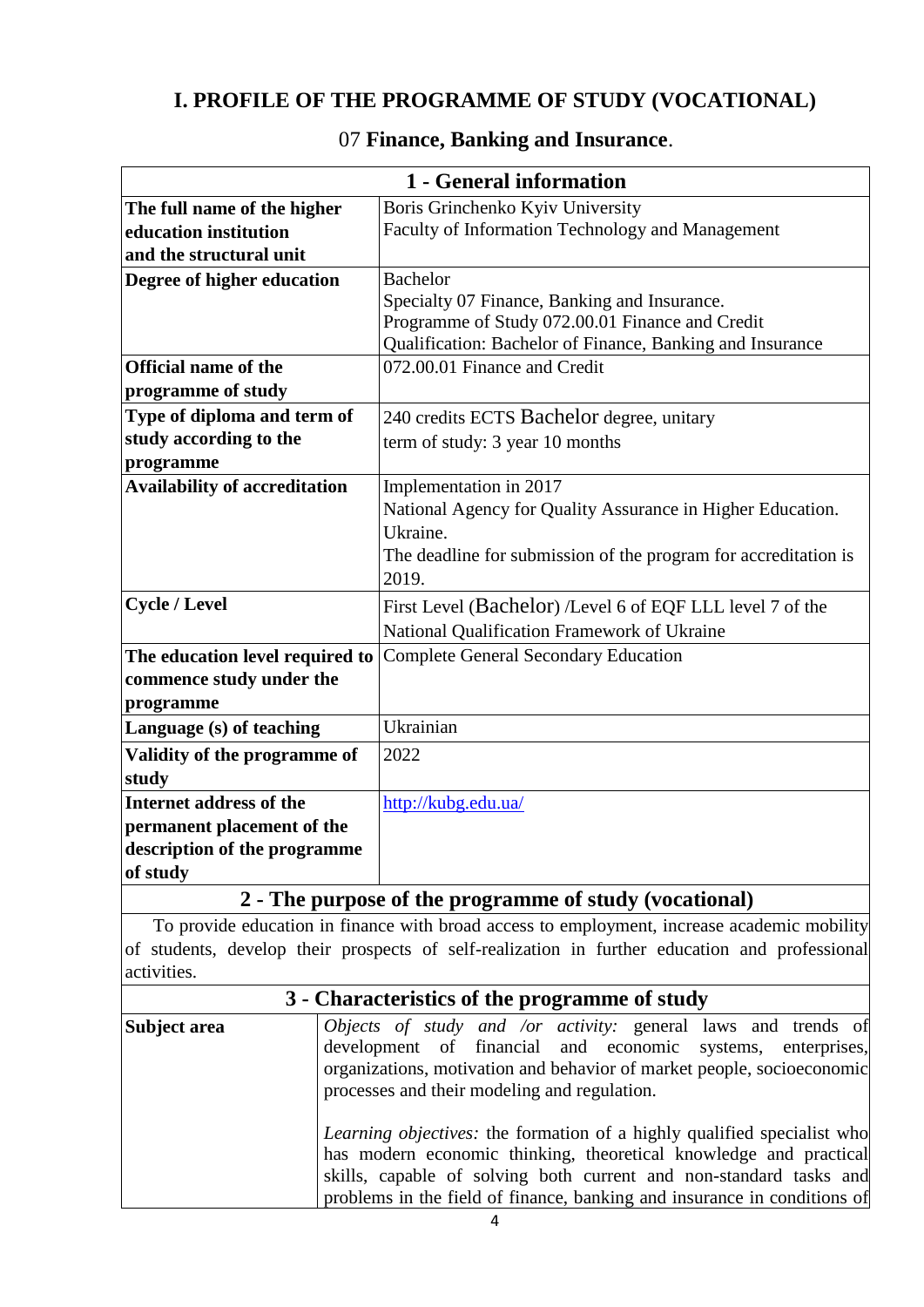|                                                 | uncertainty in the market environment                                                                                                                                                                                                                                                                                                                                                                                                                                                                                                                    |  |  |  |
|-------------------------------------------------|----------------------------------------------------------------------------------------------------------------------------------------------------------------------------------------------------------------------------------------------------------------------------------------------------------------------------------------------------------------------------------------------------------------------------------------------------------------------------------------------------------------------------------------------------------|--|--|--|
|                                                 | The theoretical content of the subject area is knowledge of the general<br>concepts, categories, concepts, principles of social behavioral and<br>economic sciences, which provide multi-vector training of specialists<br>in the financial activities of financial and non-financial corporations,<br>institutions and organizations of the public administration sector                                                                                                                                                                                |  |  |  |
|                                                 | Methods, techniques and technologies: general scientific methods of<br>cognition, mathematics, statistics and economic analysis of economics,<br>mathematical model of the economy, information and communication<br>technologies, methodological studies and presentations of results.                                                                                                                                                                                                                                                                  |  |  |  |
|                                                 | Instruments and equipment: computer and network programmable<br>devices.                                                                                                                                                                                                                                                                                                                                                                                                                                                                                 |  |  |  |
|                                                 | The proportion of the volumes of the general and professional<br>components and optional parts:                                                                                                                                                                                                                                                                                                                                                                                                                                                          |  |  |  |
|                                                 | Disciplines for the formation of general competences (11.7%),<br>discipline for the formation of professional competencies (40.8%),<br>practical training $(19.6\%)$ , selective disciplines $(25\%)$ , others $(2.9\%)$ .                                                                                                                                                                                                                                                                                                                               |  |  |  |
| <b>Orientation of the</b><br>programme of study | The programme considers the specifics of the work of organizations,<br>institutions and enterprises in the current conditions of management,<br>focuses on relevant disciplines and a significant role of practical training,<br>in which the student determines a professional and scientific career.                                                                                                                                                                                                                                                   |  |  |  |
| The main focus of the<br>programme of study     | General education in the field of finance, banking and insurance,<br>vocational training and the formation of knowledge, skills and other<br>competences in the methodology of training in finance.                                                                                                                                                                                                                                                                                                                                                      |  |  |  |
| <b>Specific features of the</b><br>programme    | The program aims at deepening and further development of professional<br>competencies in the field of finance, banking and insurance and prepare<br>a new generation of financial elite that meets the current level of<br>international requirements.                                                                                                                                                                                                                                                                                                   |  |  |  |
|                                                 | 4 - Eligibility of graduates                                                                                                                                                                                                                                                                                                                                                                                                                                                                                                                             |  |  |  |
|                                                 | to employment and further studying                                                                                                                                                                                                                                                                                                                                                                                                                                                                                                                       |  |  |  |
| <b>Employment</b>                               | In the presence of a bachelor's degree, graduates can hold positions in<br>analytical, economic, financial, investment services companies of the<br>real sector, in particular: the financial director of the enterprise; Head of<br>Financial Management; Head of Financial Department; Leading<br>specialist of the department (department, department);<br><b>Banking</b><br>Specialist; tax inspector; insurance company specialist; credit inspector;<br>broker (intermediary) of securities; price control inspector; export<br>inspectorate, etc. |  |  |  |
| <b>Further learning</b>                         | Master's in Finance, Management, Interdisciplinary Masters Degree in<br>Economics.                                                                                                                                                                                                                                                                                                                                                                                                                                                                       |  |  |  |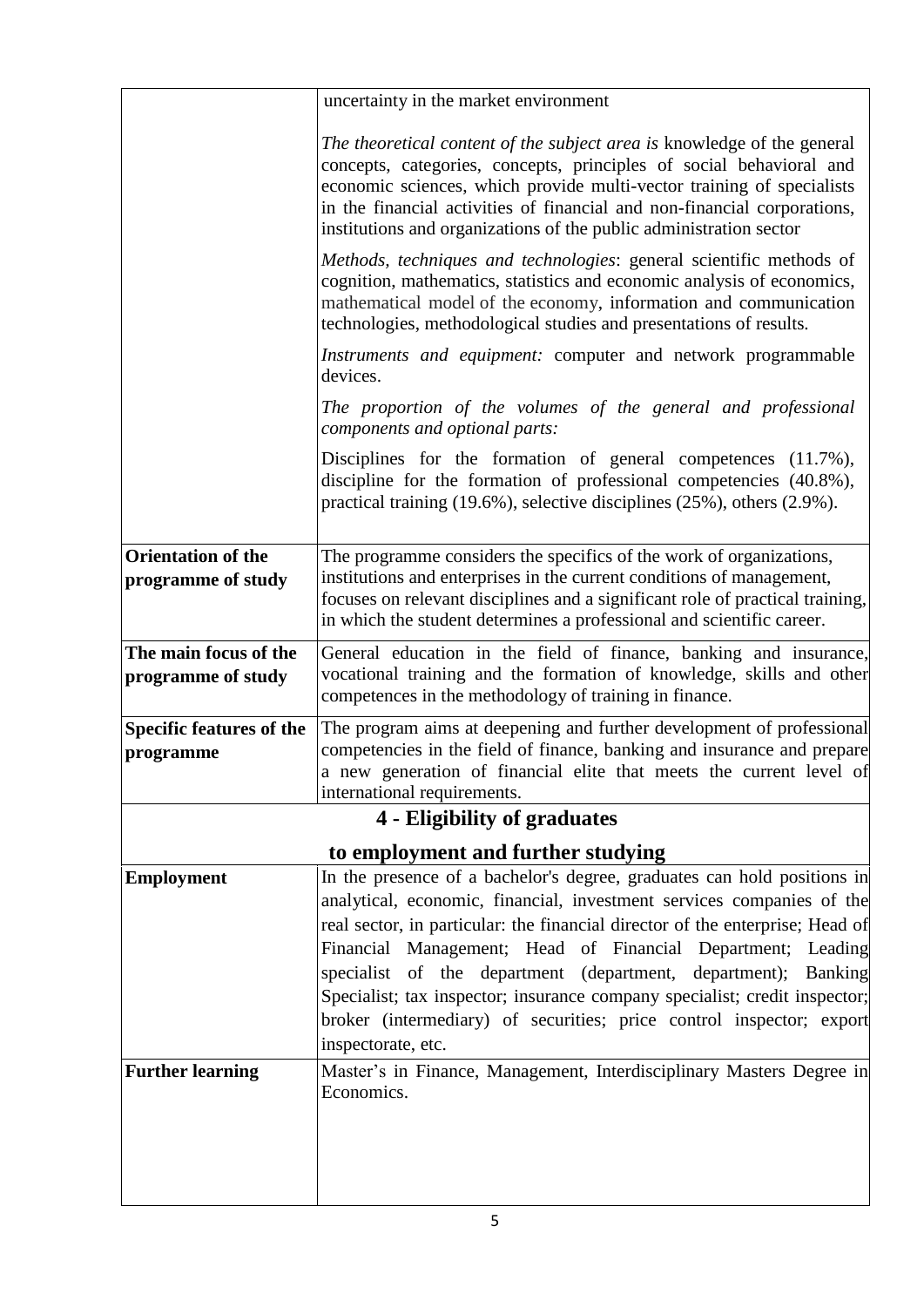|                                                                      | 5 – Teaching and assessment |                                                                                                                                                                                                                                                                                                                                                                                                   |  |  |
|----------------------------------------------------------------------|-----------------------------|---------------------------------------------------------------------------------------------------------------------------------------------------------------------------------------------------------------------------------------------------------------------------------------------------------------------------------------------------------------------------------------------------|--|--|
| <b>Teaching and learning</b>                                         |                             | Concentration on students, practice-oriented training, training in centers<br>of competence, initiative self-study. Lecture classes have an interactive<br>scientific and cognitive character. Practical workshops are held in small<br>groups, case study, situational tasks, business games, presentation<br>presentations using modern professional software tools are common.                 |  |  |
| <b>Assessment</b>                                                    |                             | Cumulative rating system, which provides for student assessment of all<br>classroom and non-auditing educational activities (control works,<br>individual calculation works, modular control), workshops and exonyms,<br>protects practice, protects coursework, comprehensive state examination.                                                                                                 |  |  |
|                                                                      |                             | 6 - Programme competencies                                                                                                                                                                                                                                                                                                                                                                        |  |  |
| <b>Integral</b><br>competence                                        |                             | Abilities to solve complex theoretical and practical tasks and problems<br>performing professional activity in the field of finance, banking and<br>insurance in the uncertainty of the market environment                                                                                                                                                                                        |  |  |
| $\overline{G}C$ 1<br><b>General</b><br>competence<br>GC <sub>2</sub> |                             | The complex problem solving as an understanding of the task, the<br>ability to penetrate the essence of the phenomenon, problem, issue, to<br>identify the characteristic features, essential features and interrelations,<br>to conduct analogies, to generalize; possessing a system, a holistic<br>approach to the analysis and assessment of the situation and the<br>solution of the problem |  |  |
|                                                                      |                             | Creativity and flexibility of thinking: the ability to generate new ideas,<br>to come up with and find non-traditional solutions, gaining the<br>flexibility of thinking, open to use the acquired economic knowledge to<br>solve the strategic and current tasks of economic development of the<br>enterprise, as well as to apply the acquired economic knowledge in<br>everyday life.          |  |  |
| GC <sub>3</sub>                                                      |                             | Managerial skills ability to organize their own activities and<br>effectively manage time; the ability to carry out leadership functions in<br>a team to achieve a common goal; the ability to design and manage<br>projects, set goals, adopt and implement solutions.                                                                                                                           |  |  |
| GC <sub>4</sub>                                                      |                             | <b>Coordination with others:</b> the ability to work in a team, including the<br>ability to interact with colleagues and perform mandatory work in due<br>time.                                                                                                                                                                                                                                   |  |  |
| GC <sub>5</sub><br>GC <sub>6</sub>                                   |                             | Interaction, negotiation: the ability to communicate effectively,<br>provide complex information in a concise form, using modern<br>information and communication technologies and appropriate business<br>and foreign language.                                                                                                                                                                  |  |  |
|                                                                      |                             | Targeting high results. Internal need to perform work qualitatively; the<br>ability to plan the stages and progress of the work performed, evaluate<br>and ensure the quality of the work performed, present the results of the<br>work and substantiate the proposed solutions at the modern scientific,<br>technical and professional level                                                     |  |  |
|                                                                      | GC 7                        | Popularization skills: the ability to communicate with non-specialists,<br>including the formation of teaching skills. The ability to navigate in<br>different opinions on the problem and ways of its solution, to analyze<br>and comprehend the solution obtained, to convincingly represent it.                                                                                                |  |  |
| GC 8                                                                 |                             | Civil position. Understanding the patterns of socio-political, cultural<br>and economic development of Ukraine in the world community,<br>awareness of their professional, social and civic roles in these<br>processes; awareness of personal responsibility to the collective which                                                                                                             |  |  |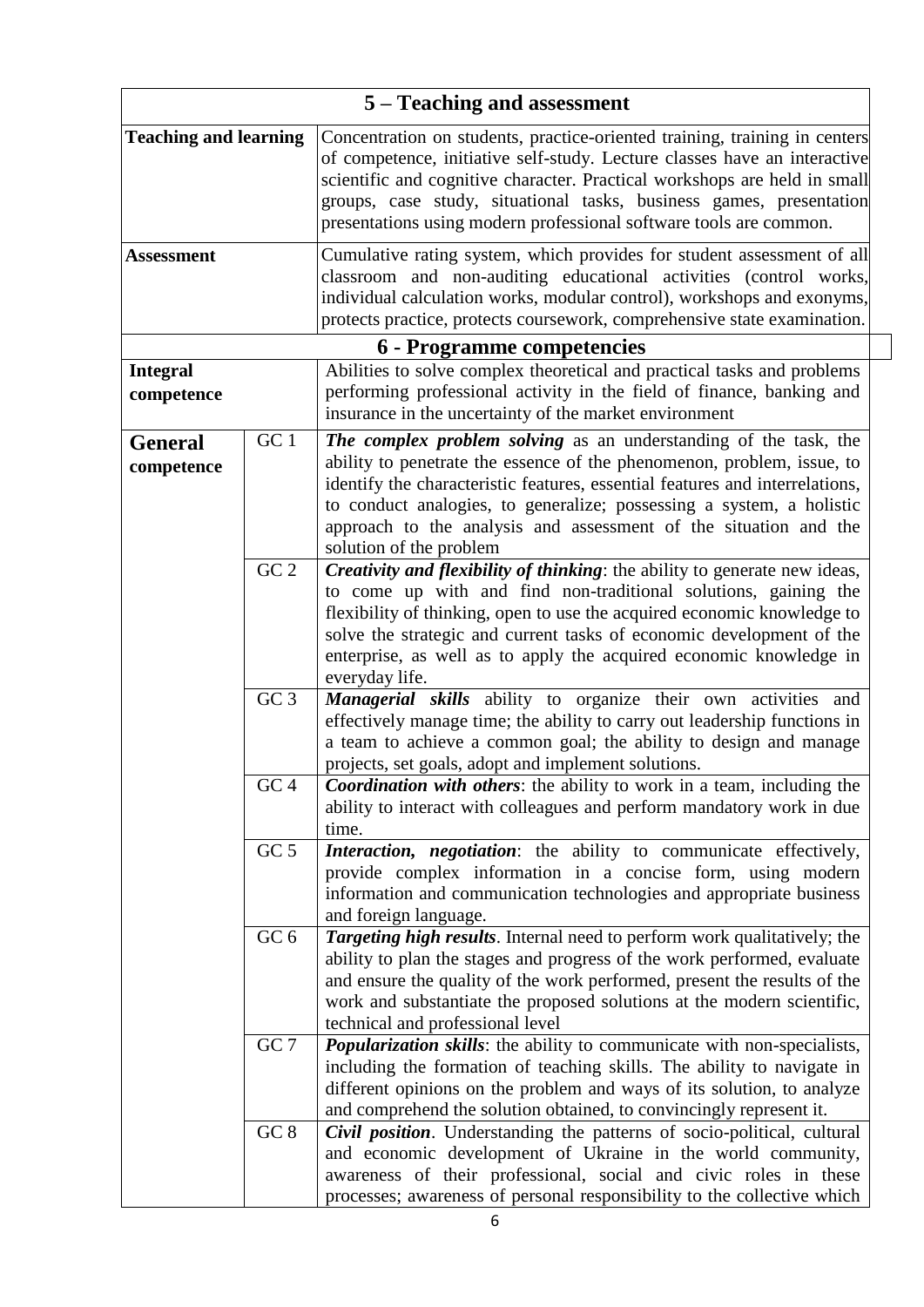|                                       |                 | you belong and the fate of your country.                                                                                                                                                                                                                                                                                                                                                                                                 |  |  |  |  |
|---------------------------------------|-----------------|------------------------------------------------------------------------------------------------------------------------------------------------------------------------------------------------------------------------------------------------------------------------------------------------------------------------------------------------------------------------------------------------------------------------------------------|--|--|--|--|
| <b>Profession</b><br>al<br>competence | PC <sub>1</sub> | The ability to demonstrate knowledge of the enterprise's behavior as a<br>production-market system in the market, the nature of changes in the<br>parameters of the production function in the short and long-term; the<br>ability to predict on the general of standard theoretical and econometric<br>models of the behavior of economic agents, the development of<br>economic processes and phenomena at the micro and macro levels. |  |  |  |  |
|                                       | PC <sub>2</sub> | The ability to make decisions and understand the issue or problem; the<br>ability to consider and apply traditional and non-traditional approaches<br>to their solution, choose optimal solution.                                                                                                                                                                                                                                        |  |  |  |  |
|                                       | PC <sub>3</sub> | The ability to form a team and ensure effective functioning using<br>informal methods of management; Ability to demonstrate special<br>knowledge and skills in organizational design, functional management<br>of divisions of enterprises of various forms of ownership, production<br>and business management.                                                                                                                         |  |  |  |  |
|                                       | PC <sub>4</sub> | The ability to work with information of a financial and legal nature for<br>making necessary decisions; Ability to use information technology in<br>finance to perform practical tasks in the field of professional activities.                                                                                                                                                                                                          |  |  |  |  |
|                                       | PC <sub>5</sub> | The ability to use modern methods of collecting, processing and<br>analyzing economic and social data; modern methods of calculation<br>and analysis of socio-economic indicators characterizing economic<br>processes and phenomena at micro and macro levels.                                                                                                                                                                          |  |  |  |  |
|                                       | PC <sub>6</sub> | The ability to explain a wide range of financial and economic processes<br>that occur at the enterprise and in the country.                                                                                                                                                                                                                                                                                                              |  |  |  |  |
|                                       | PC <sub>7</sub> | The ability to study and research skills: including self-study and self-<br>improvement; teaching of financial disciplines in educational<br>institutions; the ability to substantiate topics and plans (projects) of<br>scientific research; ability to conduct research.                                                                                                                                                               |  |  |  |  |

|                  | 7 – Programme learning outcomes |                                                                                                                      |  |  |  |  |  |  |
|------------------|---------------------------------|----------------------------------------------------------------------------------------------------------------------|--|--|--|--|--|--|
| <b>Knowledge</b> | PLO <sub>1</sub>                | Knowledge and understanding of legislative and regulatory                                                            |  |  |  |  |  |  |
| and              |                                 | acts regulating production and economic and financial and<br>economic activity, tax law, business and commercial law |  |  |  |  |  |  |
| understandin     |                                 |                                                                                                                      |  |  |  |  |  |  |
|                  | PLO <sub>2</sub>                | Knowledge and understanding of the regularities of                                                                   |  |  |  |  |  |  |
| g                |                                 | functioning of the modern economy at the macro and micro                                                             |  |  |  |  |  |  |
|                  |                                 | levels; the ability to identify trends in changing socio-                                                            |  |  |  |  |  |  |
|                  |                                 | economic indicators.                                                                                                 |  |  |  |  |  |  |
|                  | PLO <sub>3</sub>                | Knowledge and understanding of the features of financial                                                             |  |  |  |  |  |  |
|                  |                                 | activity and internal and external financial relations of                                                            |  |  |  |  |  |  |
|                  |                                 | enterprises; principles and methods of financial analysis                                                            |  |  |  |  |  |  |
|                  |                                 | and financial planning at enterprises.                                                                               |  |  |  |  |  |  |
|                  | PLO <sub>4</sub>                | Knowledge and understanding of accounting, financial                                                                 |  |  |  |  |  |  |
|                  |                                 | reporting procedures, analysis of economic activity, audit,                                                          |  |  |  |  |  |  |
|                  |                                 | domestic and international standards of financial reporting                                                          |  |  |  |  |  |  |
|                  | PLO <sub>5</sub>                | Knowledge and understanding of knowledge of the basics                                                               |  |  |  |  |  |  |
|                  |                                 | of banking, banking operations (including exchange and                                                               |  |  |  |  |  |  |
|                  |                                 | currency) and their conduct                                                                                          |  |  |  |  |  |  |
|                  | PLO <sub>6</sub>                | Knowledge and understanding of the financial basis of                                                                |  |  |  |  |  |  |
|                  |                                 | insurance activity, the structure of the insurance tariff, the                                                       |  |  |  |  |  |  |
|                  |                                 | procedure for the formation and placement of insurance                                                               |  |  |  |  |  |  |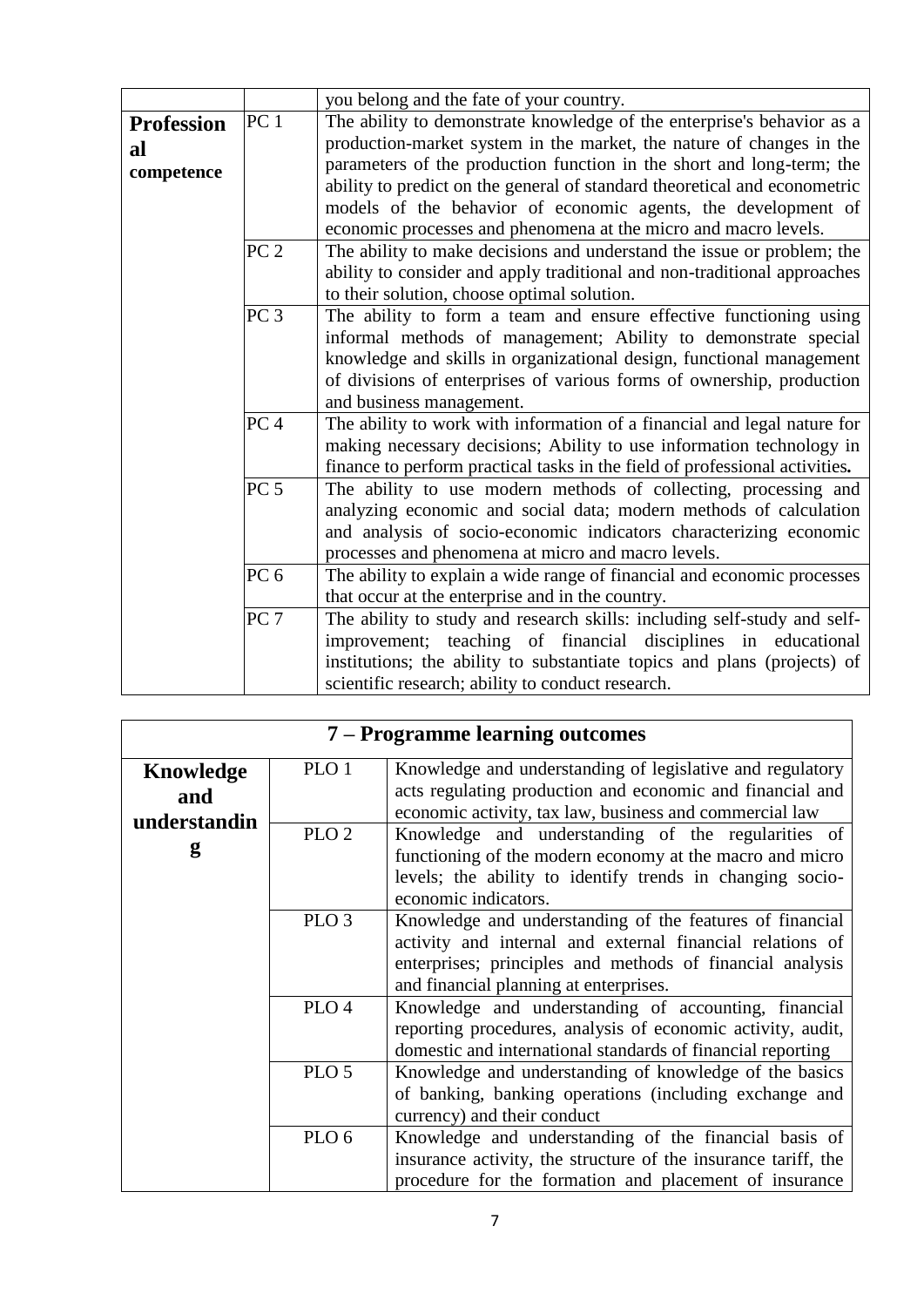|                          |                                                              | reserves, methods for assessing the solvency of the                                                                         |  |  |  |  |  |  |
|--------------------------|--------------------------------------------------------------|-----------------------------------------------------------------------------------------------------------------------------|--|--|--|--|--|--|
|                          |                                                              | insurance company and the conditions for ensuring the                                                                       |  |  |  |  |  |  |
|                          |                                                              | financial stability of insurers                                                                                             |  |  |  |  |  |  |
| <b>Application</b>       | PLO <sub>1</sub>                                             | Application of economic and mathematical methods used in                                                                    |  |  |  |  |  |  |
| of knowledge             | $PLO\overline{2}$                                            | the field of substantiation of financial decisions                                                                          |  |  |  |  |  |  |
| and                      |                                                              | Implementation of work with information of financial and                                                                    |  |  |  |  |  |  |
| understandin             |                                                              | legal nature for making necessary decisions; Ability to use<br>information technology in finance to perform practical tasks |  |  |  |  |  |  |
| g                        |                                                              | in the field of professional activities                                                                                     |  |  |  |  |  |  |
|                          | PLO <sub>3</sub>                                             | The ability to compose accounting and operational reports,                                                                  |  |  |  |  |  |  |
|                          |                                                              | calculate the indicators of economic and financial activity                                                                 |  |  |  |  |  |  |
|                          |                                                              | of enterprises, organizations and institutions                                                                              |  |  |  |  |  |  |
|                          | PLO <sub>4</sub>                                             | Identification and understanding of changes taking place in                                                                 |  |  |  |  |  |  |
|                          |                                                              | financial markets                                                                                                           |  |  |  |  |  |  |
|                          | PLO <sub>5</sub>                                             | Application of financial control over the relations of the                                                                  |  |  |  |  |  |  |
|                          |                                                              | enterprise with commercial banks for opening accounts,                                                                      |  |  |  |  |  |  |
|                          |                                                              | performing their cash and cash services, opening deposits                                                                   |  |  |  |  |  |  |
|                          |                                                              | and obtaining loans                                                                                                         |  |  |  |  |  |  |
|                          | PLO <sub>6</sub>                                             | The ability to prepare and enter into an insurance contract                                                                 |  |  |  |  |  |  |
|                          |                                                              | for the main types of personal, property insurance, liability                                                               |  |  |  |  |  |  |
|                          | PLO <sub>7</sub>                                             | insurance                                                                                                                   |  |  |  |  |  |  |
|                          |                                                              | The ability to conduct transactions in the stock market,                                                                    |  |  |  |  |  |  |
|                          |                                                              | investments in securities, trust, leasing, factoring and<br>financial transactions with a mortgage.                         |  |  |  |  |  |  |
|                          | PLO <sub>8</sub>                                             | The ability to explain a wide range of financial and                                                                        |  |  |  |  |  |  |
|                          |                                                              | economic processes that occur at the enterprise and in the                                                                  |  |  |  |  |  |  |
|                          |                                                              | country.                                                                                                                    |  |  |  |  |  |  |
|                          | PLO <sub>9</sub>                                             | The ability to find out significant accounting and auditing                                                                 |  |  |  |  |  |  |
|                          |                                                              | data that affect the effectiveness of management and                                                                        |  |  |  |  |  |  |
|                          |                                                              | investment decisions taken.                                                                                                 |  |  |  |  |  |  |
|                          | <b>PLO 10</b>                                                | The ability to analyse corporate and banking information as                                                                 |  |  |  |  |  |  |
|                          |                                                              | well as stock information                                                                                                   |  |  |  |  |  |  |
|                          | <b>PLO 11</b>                                                | The ability to develop the optimal structure of the                                                                         |  |  |  |  |  |  |
|                          |                                                              | investment portfolio.                                                                                                       |  |  |  |  |  |  |
|                          | $PLO$ 12                                                     | The ability to analyze simple and complex derivative                                                                        |  |  |  |  |  |  |
|                          |                                                              | financial instruments.                                                                                                      |  |  |  |  |  |  |
|                          | <b>PLO 13</b>                                                | The ability to analyze debt financial instruments and to<br>structure own capital.                                          |  |  |  |  |  |  |
|                          | <b>PLO 14</b>                                                | The ability to analyze financial, credit and operational risks,                                                             |  |  |  |  |  |  |
|                          |                                                              | choose the best ways to manage risks                                                                                        |  |  |  |  |  |  |
|                          | <b>PLO 15</b>                                                | The ability to use professionally-specialized knowledge and                                                                 |  |  |  |  |  |  |
|                          |                                                              | practical skills in the field of public finances, finances of                                                               |  |  |  |  |  |  |
|                          |                                                              | business entities, international finance and the financial                                                                  |  |  |  |  |  |  |
|                          |                                                              | market for making optimal managerial decisions in the field                                                                 |  |  |  |  |  |  |
|                          |                                                              | of finance and credit                                                                                                       |  |  |  |  |  |  |
|                          | 8 - Resource support for the implementation of the programme |                                                                                                                             |  |  |  |  |  |  |
| <b>Personnel support</b> |                                                              | The personnel support of the programme of Study                                                                             |  |  |  |  |  |  |
|                          |                                                              | (Vocational) consists of the teaching staff of the Chair of                                                                 |  |  |  |  |  |  |
|                          |                                                              | Finance and Economics of the Faculty of Information                                                                         |  |  |  |  |  |  |
|                          |                                                              | Technology and Management. Teaching of individual                                                                           |  |  |  |  |  |  |
|                          |                                                              | disciplines in accordance with their competence and                                                                         |  |  |  |  |  |  |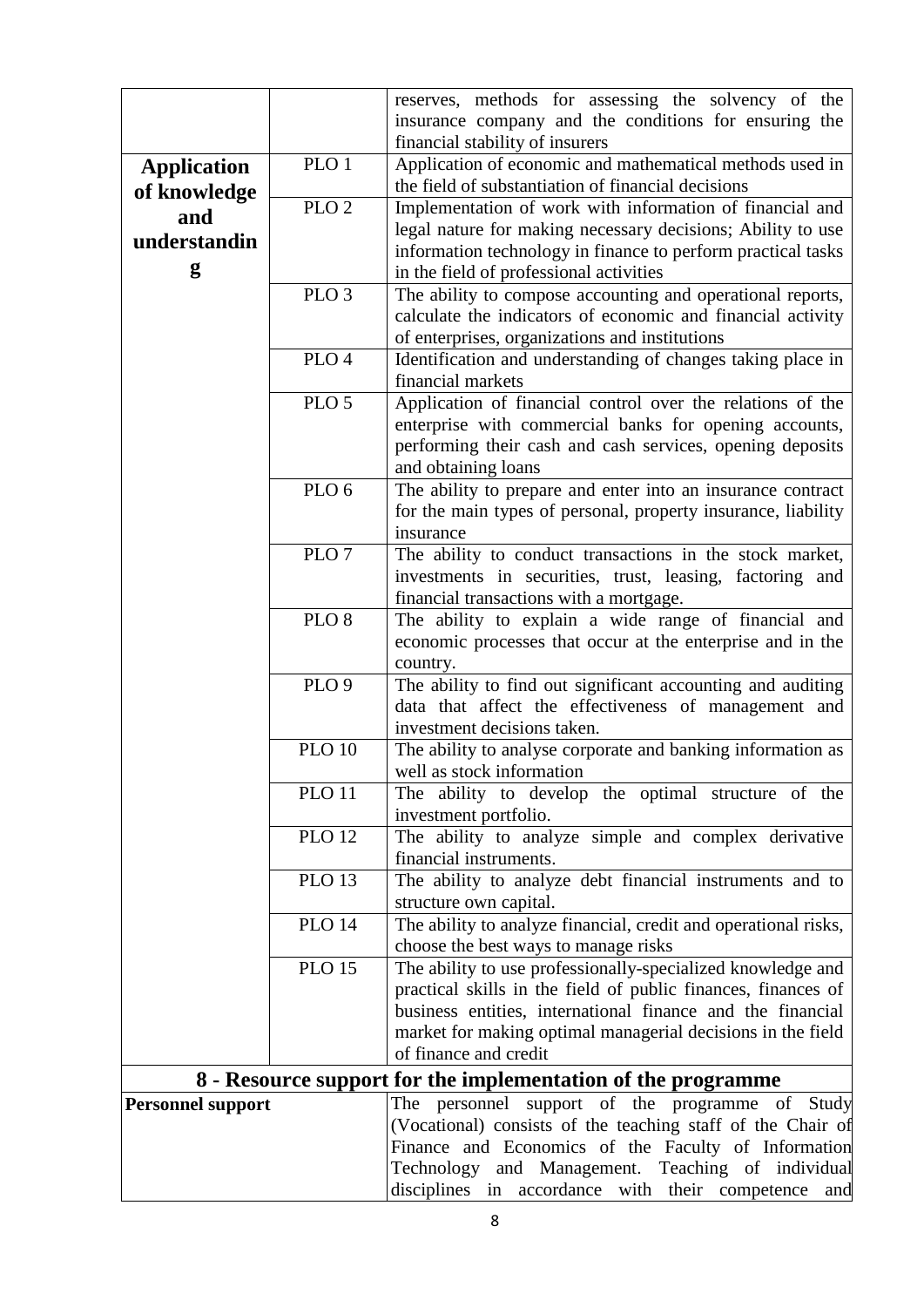|                                                                 | experience involved the faculty members of the departments<br>of management, information technologies and mathematical<br>disciplines of the Faculty of Information Technologies and<br>Management; the Chair of Public and Private Law of the<br>Faculty of Law and International Relations; the Chair of<br>English and Translation, Ukrainian language of the Institute<br>of Philology.<br>The practice is oriented towards the educational programme<br>broad participation<br>of<br>specialists<br>and<br>involves<br>a<br>corresponding to the direction of the programme, which<br>enhances the synergy between theoretical and practical                                                                                                                                                       |
|-----------------------------------------------------------------|---------------------------------------------------------------------------------------------------------------------------------------------------------------------------------------------------------------------------------------------------------------------------------------------------------------------------------------------------------------------------------------------------------------------------------------------------------------------------------------------------------------------------------------------------------------------------------------------------------------------------------------------------------------------------------------------------------------------------------------------------------------------------------------------------------|
|                                                                 | training. The head of the project group and the teaching staff,<br>which ensures its implementation, meets the requirements<br>specified by the Licensing Conditions for conducting<br>educational activities of educational institutions.                                                                                                                                                                                                                                                                                                                                                                                                                                                                                                                                                              |
| <b>Material and technical support</b>                           | The educational process takes place in lecture halls,<br>classroom for practical, seminars and laboratories. centers of<br>competence provided with projection and media technology.<br>Students can also use computers with appropriate software<br>for solving professional problems and connecting to the<br>INTERNET network. The University provides social and<br>(dining, buffets, dormitories,<br>household infrastructure<br>assembly halls, sports halls, stadium, sports grounds, medical<br>facility, swimming pool).                                                                                                                                                                                                                                                                       |
| <b>Information and</b><br>educational-methodological<br>support | The official website of Boris Grinchenko University of Kyiv<br>http://kubg.edu.ua contains information on educational<br>programs, educational, scientific and educational activities,<br>structural units, rules of admission, contacts. The educational<br>process is provided by the educational and methodological<br>complexes of disciplines both in printed form and in<br>electronic form. In the E-environment there are materials of<br>teaching and methodological provision of disciplines. The<br>university has a library where a reading room is located,<br>which includes wireless access to the Internet. Information<br>resources of the library for the educational program are<br>formed according to the subject area and current trends of<br>scientific research in this field. |
|                                                                 | 9 - Academic mobility                                                                                                                                                                                                                                                                                                                                                                                                                                                                                                                                                                                                                                                                                                                                                                                   |
| <b>National Credit Mobility</b>                                 | Kyiv Borys Grinchenko University has an agreement with                                                                                                                                                                                                                                                                                                                                                                                                                                                                                                                                                                                                                                                                                                                                                  |
| <b>International Credit Mobility</b>                            | Ukrainian higher educational institutions-partners of Ukraine.<br>Kyiv Borys Grinchenko University has an agreement with<br>international higher educational establishments.                                                                                                                                                                                                                                                                                                                                                                                                                                                                                                                                                                                                                            |
| <b>Studying of foreign higher</b><br>education learners         |                                                                                                                                                                                                                                                                                                                                                                                                                                                                                                                                                                                                                                                                                                                                                                                                         |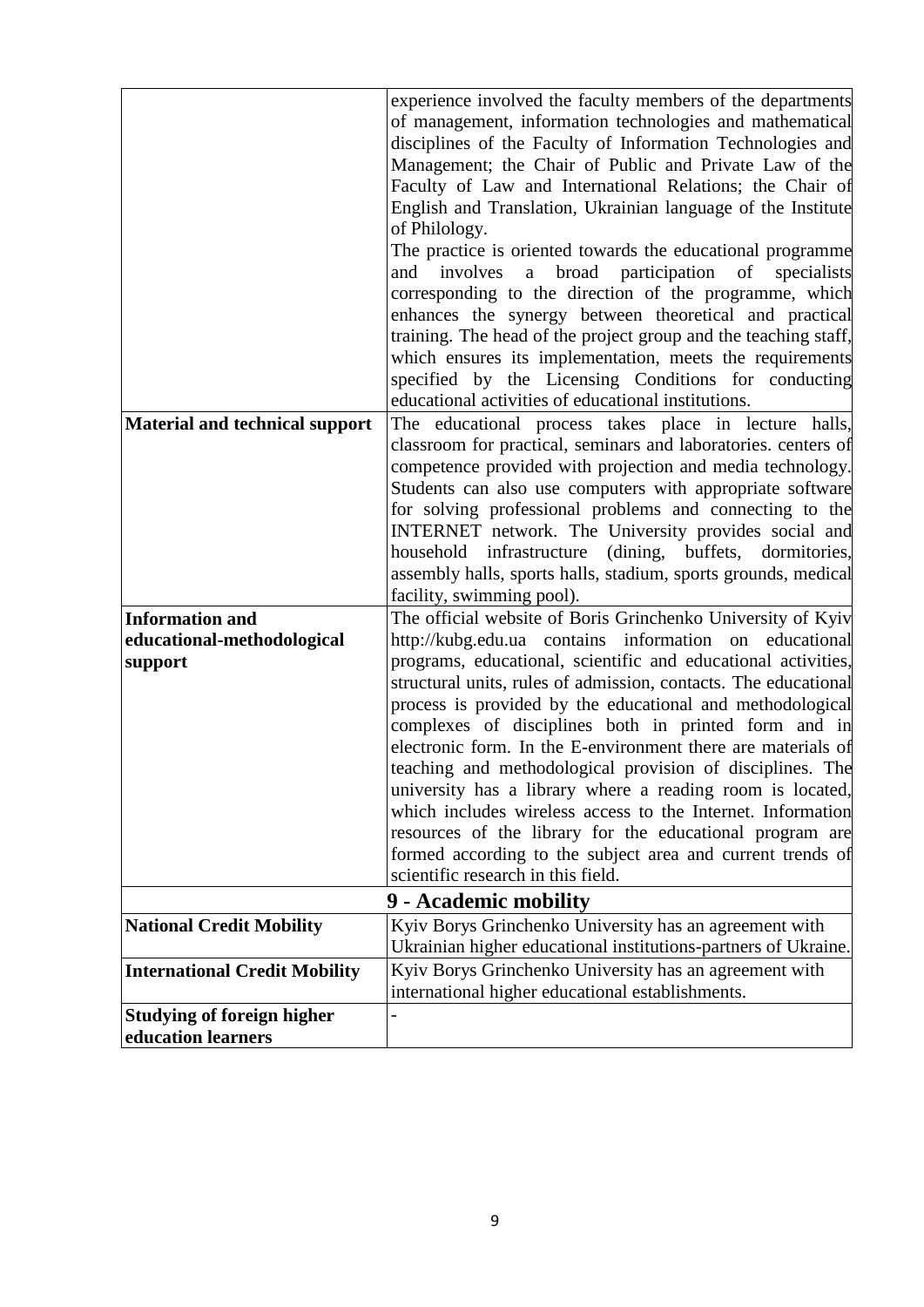#### **ІІ.** The List of the Components of the Programme of Study (vocational) and Their Logical Coherence

| Code                                   | Components of the Programme of Credits         |                        | The Form of  |  |  |  |
|----------------------------------------|------------------------------------------------|------------------------|--------------|--|--|--|
| (acad. disc., pr.,                     | Study (academic discipline, practice,          | <b>ECTS</b>            | Final<br>the |  |  |  |
| assess.)                               | degree paper)<br>Control                       |                        |              |  |  |  |
| 1                                      | 3<br>$\overline{2}$<br>$\overline{4}$          |                        |              |  |  |  |
|                                        | <b>Compulsory components of PS</b>             |                        |              |  |  |  |
| ОДЗ.01                                 | University studies<br>Credit<br>$\overline{4}$ |                        |              |  |  |  |
| ОДЗ.02                                 | Foreign language                               | 10                     | Exam         |  |  |  |
| ОДЗ.03                                 | Credit<br>Physical education<br>$\overline{4}$ |                        |              |  |  |  |
| ОДЗ 04                                 | Ukrainian language                             | 6                      | Credit       |  |  |  |
| ОДЗ.05                                 | Philosophy                                     | $\overline{4}$         | Credit       |  |  |  |
|                                        | <b>Formation of professional competencies</b>  |                        |              |  |  |  |
| ОДФ.01                                 | Economics                                      | 7                      | Credit, exam |  |  |  |
|                                        | Economics - I                                  | 3                      | Credit       |  |  |  |
|                                        | Economics - II                                 | $\overline{4}$         | Exam         |  |  |  |
| ОДФ.02                                 | <b>Mathematical finance</b>                    | 6                      | Credit       |  |  |  |
| ОДФ.03                                 | Econometrics                                   | $\overline{4}$         | Credit       |  |  |  |
| ОДФ.04                                 | <b>Business Economics</b>                      | $\overline{4}$         | Exam         |  |  |  |
| ОДФ.05                                 | Management and marketing                       | $\overline{4}$<br>Exam |              |  |  |  |
| ОДФ.06                                 | Law and business                               | $\overline{4}$         | Exam         |  |  |  |
| ОДФ.07                                 | Money and credit                               | $\overline{4}$         | Exam         |  |  |  |
| ОДФ.08                                 | Finances                                       | 8                      | Credit       |  |  |  |
| ОДФ.09                                 | <b>International finance</b>                   | $\overline{4}$         | Exam         |  |  |  |
| ОДФ.10                                 | Finances of enterprises and organizations      | 5                      | Exam         |  |  |  |
| ОДФ.11                                 | Accounting                                     | 4                      | Exam         |  |  |  |
| ОДФ.12                                 | Investment                                     | $\overline{4}$         | Credit       |  |  |  |
| ОДФ.13                                 | <b>Financial market</b>                        | 4                      | Exam         |  |  |  |
| ОДФ.14                                 | Financial management                           | 5                      | Exam         |  |  |  |
|                                        | Course paper (ОДФ. 7-ОДФ. 14)                  | $\mathbf{1}$           | Exam         |  |  |  |
| ОДФ.15                                 | Managerial Accounting                          | 6                      | Credit       |  |  |  |
| ОДФ.16                                 | Banking                                        | $\overline{4}$         | Credit       |  |  |  |
| ОДФ.17                                 | <b>Banking services</b>                        | 4                      | Credit       |  |  |  |
| ОДФ.18                                 | Bank management                                | $\overline{4}$         | Exam         |  |  |  |
| ОДФ.19                                 | Insurance                                      | $\overline{4}$         | Exam         |  |  |  |
| ОДФ.20                                 | Insurance services                             | $\overline{4}$         | Credit       |  |  |  |
| ОДФ.21                                 | <b>Insurance Management</b>                    | $\overline{4}$         | Credit       |  |  |  |
| Total amount of the theoretical study: |                                                | 126                    |              |  |  |  |
|                                        | <b>Practice</b>                                |                        |              |  |  |  |
| $O\Pi.01$                              | Educational (adaptation)                       | 3                      | Credit       |  |  |  |
| OT.02                                  | Field practice                                 | $3 + 18$               | Credit       |  |  |  |
| $O\Pi.03$                              | Pre-diploma practice                           | 22,5                   | Credit       |  |  |  |
| Total amount of the practice           | 46.5                                           |                        |              |  |  |  |
| <b>Attestation</b>                     |                                                |                        |              |  |  |  |
| OA.1                                   | Comprehensive examination                      | 1.5                    |              |  |  |  |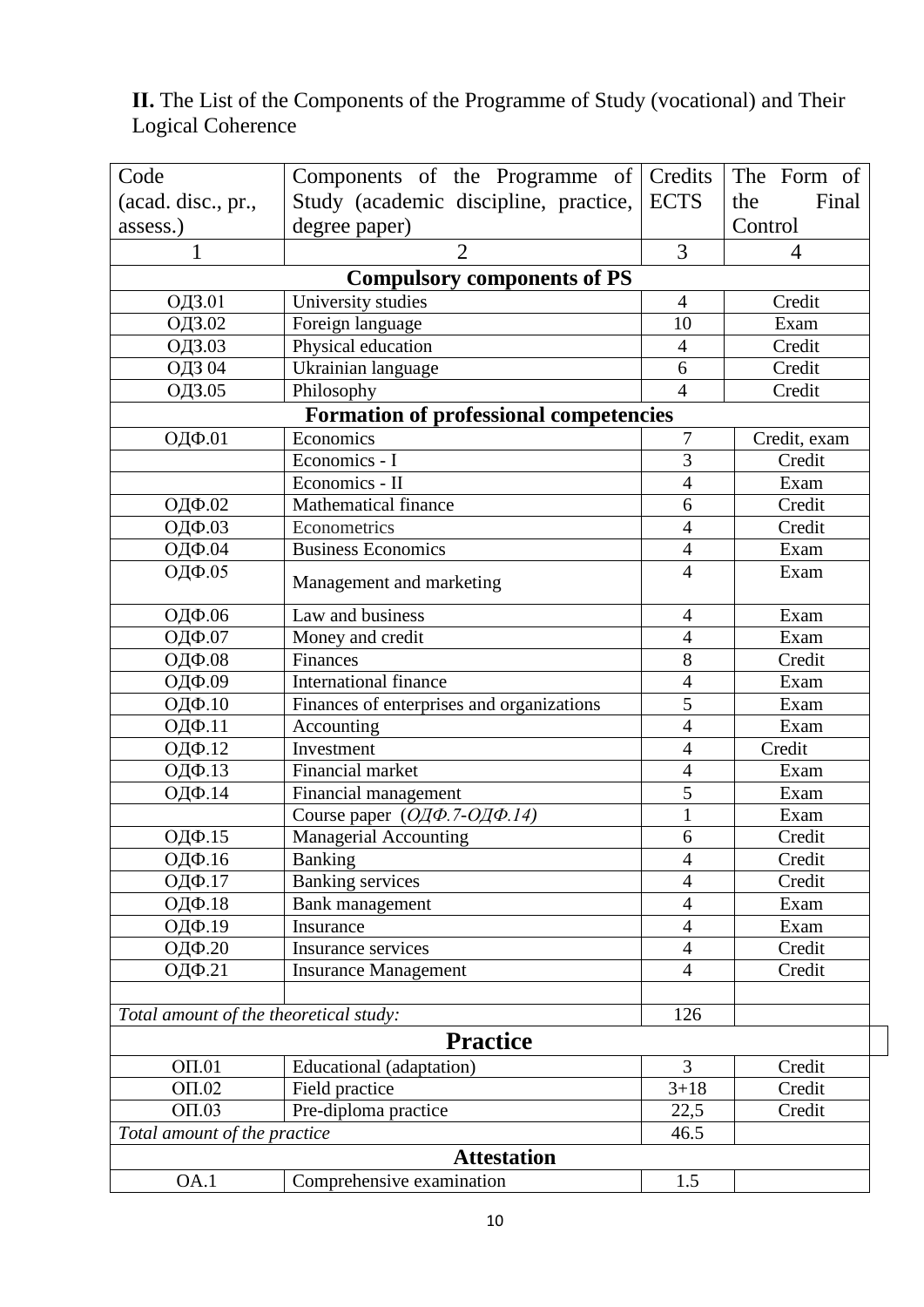| OA.1                                    | Implementation and defense<br>of<br>thesis<br>bachelor's degree | 6       |  |  |
|-----------------------------------------|-----------------------------------------------------------------|---------|--|--|
|                                         | Total amount of the compulsory components:                      | 180     |  |  |
|                                         | <b>Componets of Programme of Study (Vocational)</b>             |         |  |  |
| <b>B</b> <sub>5.01</sub>                | <b>Statistical finance</b>                                      | Credit  |  |  |
| <b>B</b> <sub>5.02</sub>                | <b>Tax Management</b>                                           | Credit  |  |  |
| <b>BE.03</b>                            | Financial analysis                                              | Credit  |  |  |
| <b>B</b> <sub>5.04</sub>                | Credit and financial institutions                               | Credit  |  |  |
| <b>B</b> <sub>5</sub> .05               | Accounting and Audit                                            | Credit  |  |  |
| <b>B</b> <sub>5.06</sub>                | Corporate finance                                               | Exam    |  |  |
| <b>B</b> <sub>5.07</sub>                | <b>Risk Management</b>                                          | Credit  |  |  |
| <b>B</b> <sub>5.08</sub>                | <b>Small Business Finance</b>                                   | Credit  |  |  |
| ВД.01                                   | Field practice                                                  | Credit  |  |  |
| $B4$ .1                                 | Choice from the discipline catalogue                            | Credits |  |  |
| Total amount of the optional components | 60                                                              |         |  |  |
| <b>TOTAL AMOUNT OF THE PROGRAMME OF</b> | 240                                                             |         |  |  |
| <b>STUDY</b>                            |                                                                 |         |  |  |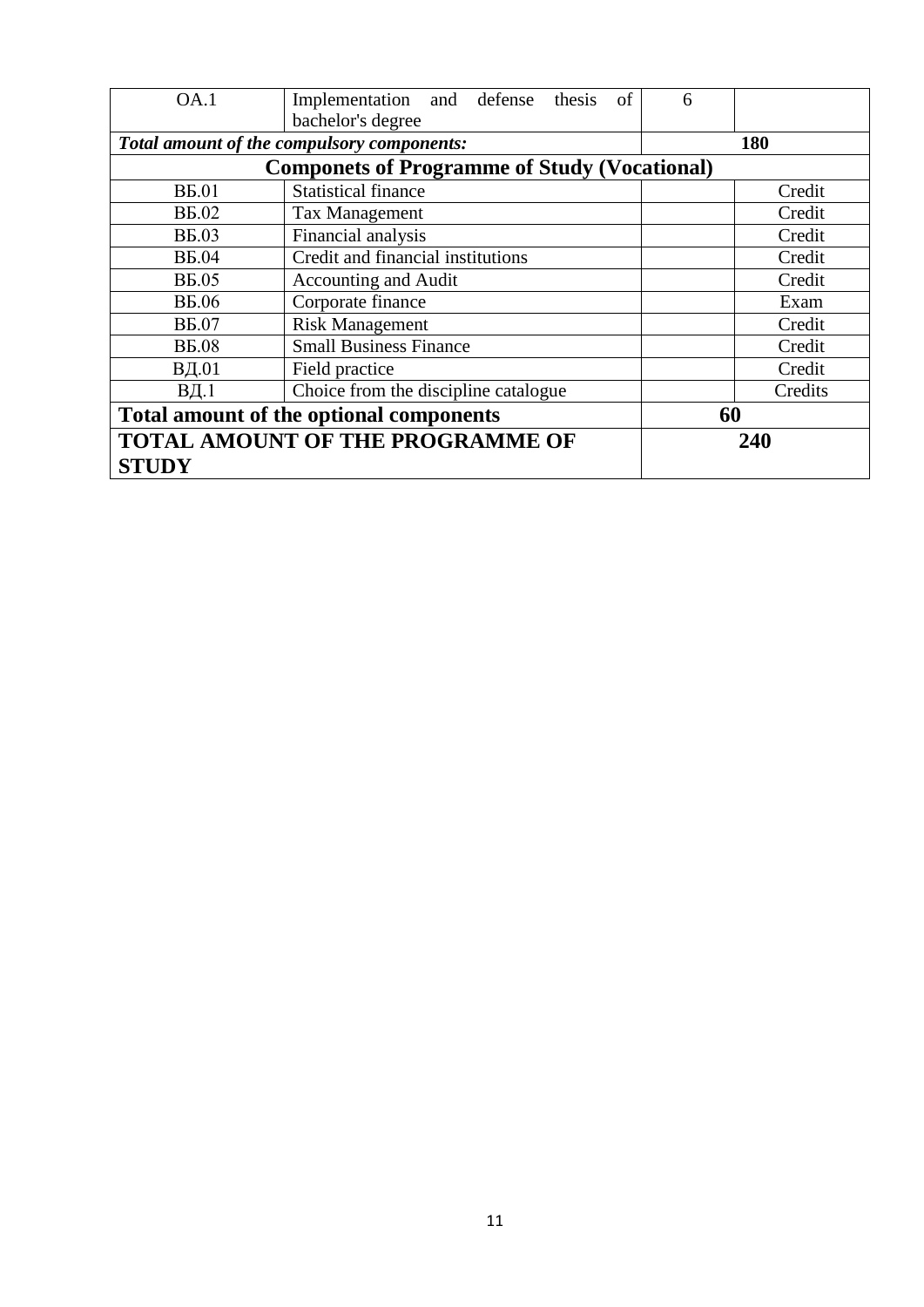# **2.1 Structural Logical Scheme of the Programme of Study**

# **(Vocational) Social Communications**

|                             | 4.l.<br>Scheme of the Programme of Study (Vocational) |                         |                                               |                           |                                                     |                      |                           |
|-----------------------------|-------------------------------------------------------|-------------------------|-----------------------------------------------|---------------------------|-----------------------------------------------------|----------------------|---------------------------|
|                             |                                                       |                         | Н                                             |                           | $\mathbf{H}$                                        |                      | IV                        |
|                             |                                                       |                         | <b>Compulsory components of PS</b>            |                           |                                                     |                      |                           |
| <b>University Studies 4</b> |                                                       |                         |                                               |                           |                                                     |                      |                           |
| <b>ECTS</b> Credits         |                                                       |                         |                                               |                           |                                                     |                      |                           |
| Ukrainian Laguage           |                                                       |                         |                                               |                           | Philosophy                                          |                      |                           |
| 6 ECTS Credits              |                                                       |                         |                                               |                           | <b>4 ECTS Credits</b>                               |                      |                           |
| Foreign language            |                                                       |                         |                                               |                           |                                                     |                      |                           |
| 5 ECTS Credits              | 5 ECTS                                                |                         |                                               |                           |                                                     |                      |                           |
| Credits.                    |                                                       |                         |                                               |                           |                                                     |                      |                           |
| Physical education          |                                                       |                         |                                               |                           |                                                     |                      |                           |
| 2 ECTS Credits.             | 2 ECTS                                                |                         |                                               |                           |                                                     |                      |                           |
| Credits.                    |                                                       |                         |                                               |                           |                                                     |                      |                           |
|                             |                                                       |                         | <b>Formation of professional competencies</b> |                           |                                                     |                      |                           |
| Economics - I               | Economics - II                                        |                         |                                               |                           |                                                     |                      |                           |
| 3 ECTS Credits.             | 4 ECTS                                                |                         |                                               |                           |                                                     |                      |                           |
|                             | Credits.                                              |                         |                                               |                           |                                                     |                      |                           |
|                             | <b>Business</b>                                       | Management              |                                               |                           |                                                     |                      | Pre-diploma practice      |
| Law and business            | Economics 4                                           | and marketing 4         |                                               |                           |                                                     |                      | 22,5 ECTS Credits.        |
| 4 ECTS Credits.             | <b>ECTS</b> Credits.                                  | <b>ECTS</b> Credits.    |                                               |                           |                                                     |                      |                           |
|                             |                                                       |                         |                                               |                           |                                                     |                      |                           |
| <b>Mathematical finance</b> |                                                       | <b>Business</b>         | Insurance 4 ECTS                              | Insurance                 | Insurance                                           |                      |                           |
| 2 ECTS Credits.             | 4 ECTS                                                | Economics               | <b>ECTS</b> Credits.                          | services 4 ECTS           | Management 4                                        |                      |                           |
| Credits.                    |                                                       | 4 ECTS Credits          |                                               | Credits.                  | <b>ECTS</b> Credits.                                |                      |                           |
|                             |                                                       |                         | Finances of                                   |                           |                                                     |                      | Comprehensive             |
| Money and credit 4          | <b>Finances</b>                                       | International           | enterprises and                               | Financial market          | Financial                                           | Managerial           | examination 1,5           |
| <b>ECTS</b> Credits.        | 8 ECTS                                                | finance 4 ECTS          | organizations                                 | 4 ECTS Credits.           | management 5                                        | Accounting 6         | <b>ECTS</b> Credits;      |
|                             | Credits.                                              | Credits.                | 5 ECTS Credits.                               |                           | <b>ECTS</b> Credits.                                | <b>ECTS</b> Credits. |                           |
|                             |                                                       |                         |                                               |                           |                                                     |                      |                           |
|                             | Educational                                           | <b>Banking 4 ECTS</b>   | Accounting 4                                  | <b>Bank</b>               | Course paper 1                                      | Field practice       |                           |
|                             | practice 3                                            | Credits.                | <b>ECTS</b> Credits.                          | management 4              | <b>ECTS</b> Credits.                                | 18 ECTS              | <b>Implementation and</b> |
|                             | <b>ECTS</b> Credits.                                  |                         |                                               | <b>ECTS</b> Credits.      |                                                     | Credits.             | defense thesis of         |
|                             |                                                       |                         |                                               |                           |                                                     |                      | bachelor's degree         |
|                             |                                                       |                         |                                               |                           |                                                     |                      |                           |
|                             |                                                       | <b>Banking services</b> | Investment 4                                  |                           |                                                     |                      | 6 ECTS Credits.           |
|                             |                                                       | 4 ECTS Credits.         | <b>ECTS</b> Credits.                          |                           |                                                     |                      |                           |
|                             |                                                       |                         | Field practice                                |                           |                                                     |                      |                           |
|                             |                                                       |                         | 3 ECTS Credits.                               |                           |                                                     |                      |                           |
|                             |                                                       |                         |                                               |                           | <b>Componets of Programme of Study (Vocational)</b> |                      |                           |
|                             |                                                       | <b>Statistical</b>      | <b>Tax Management</b>                         | <b>Financial analysis</b> | Corporate finance                                   |                      |                           |
|                             |                                                       | finance 6 ECTS          | 4 ECTS Credits.                               | 4 ECTS Credits.           |                                                     |                      |                           |
|                             |                                                       | Credits.                |                                               |                           | <b>ECTS</b> Credits.                                |                      |                           |
|                             |                                                       |                         |                                               | Credit and                |                                                     |                      |                           |
|                             |                                                       | Choice from the         | Choice from the                               | financial                 | <b>Risk Management</b>                              | Field practice 6     |                           |
|                             |                                                       | discipline              | discipline                                    | institutions 4            | 4 ECTS Credits.                                     | <b>ECTS</b> Credits. |                           |
|                             |                                                       | catalogue 4             | catalogue 6 ECTS                              | <b>ECTS</b> Credits.      |                                                     |                      |                           |
|                             |                                                       | <b>ECTS</b> Credits.    | Credits.                                      |                           |                                                     |                      |                           |
|                             |                                                       |                         |                                               | Accounting and            | <b>Small Business</b>                               |                      |                           |
|                             |                                                       |                         |                                               | Audit                     | <b>Finance 4 ECTS</b>                               |                      |                           |
|                             |                                                       |                         |                                               | 4 ECTS Credits.           | Credits.                                            |                      |                           |
|                             |                                                       |                         |                                               | Choice from the           | Choice from the                                     |                      |                           |
|                             |                                                       |                         |                                               | discipline                | discipline                                          |                      |                           |
|                             |                                                       |                         |                                               | catalogue 6               | catalogue 4 ECTS                                    |                      |                           |
|                             |                                                       |                         |                                               | <b>ECTS</b> Credits.      | Credits.                                            |                      |                           |

### **2.1. Scheme of the Programme of Study (Vocational)**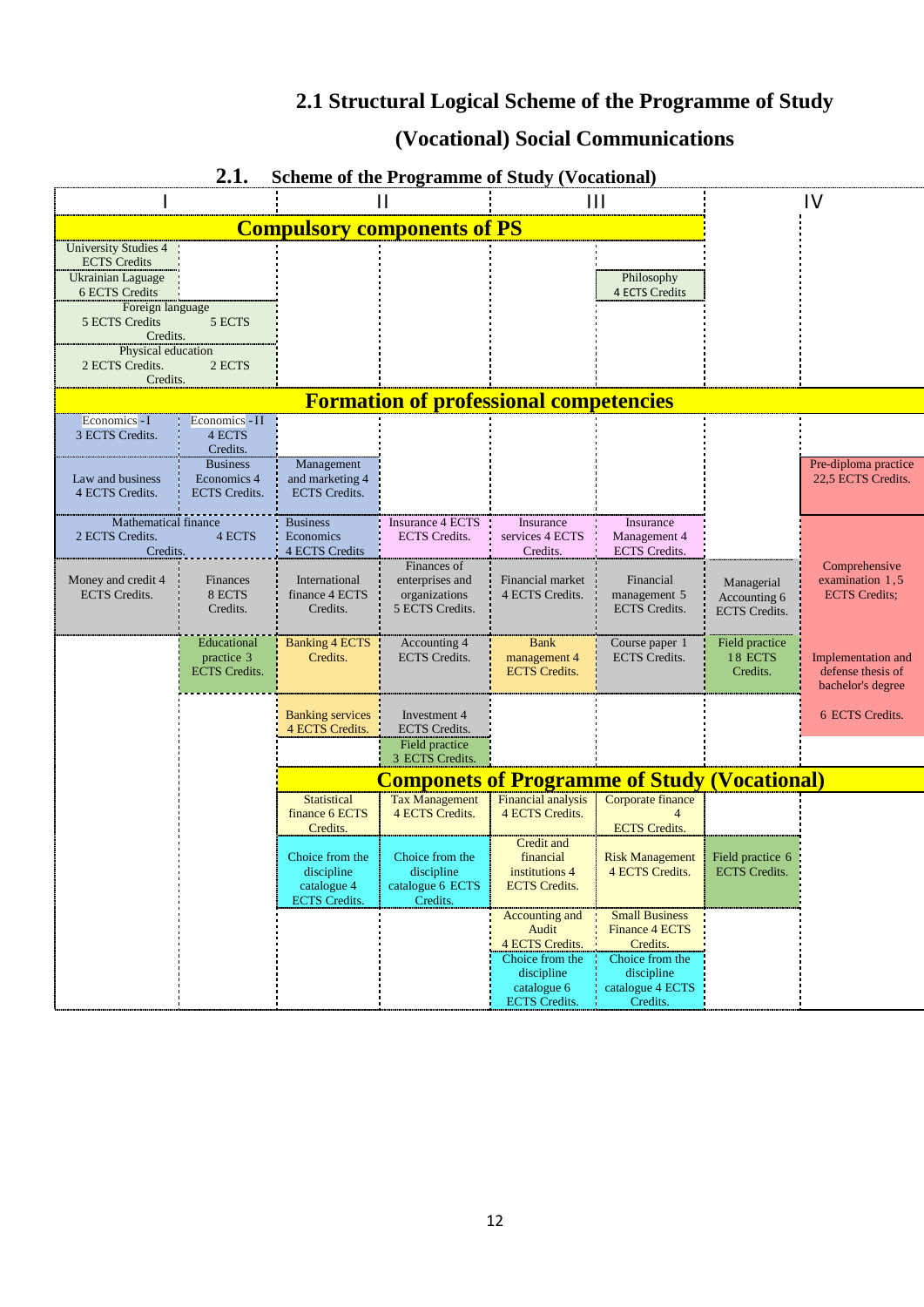#### **ІІІ. Form of Attestation of Higher Educational Learners**

The graduate students majoring in 072.00.01 Finance and Credit (Programme of Study (Vocational) get attestation in the form of degree paper defense, complex qualification examination. The student gets attestation in the form of degree paper defense, complex qualification examination in finance, finance of enterprises and organizations, financial management and implementation and protection of final qualification work of bachelor. They are given the document of the state standard issued to confirm that they are awarded with the degree and education qualification of "Bachelor of Finance, Banking and Insurance".

The attestation is performed openly and publicly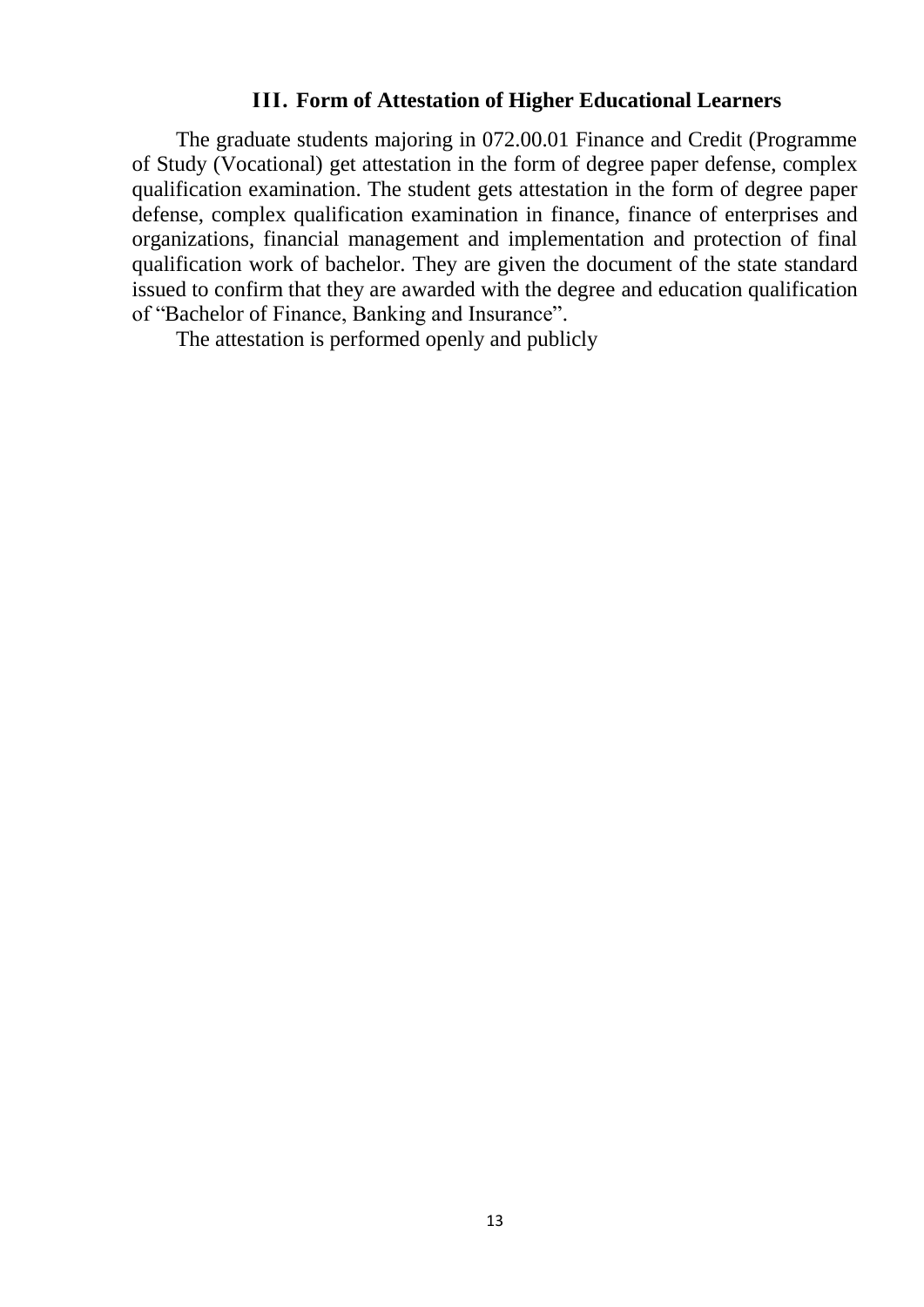# **ІV. Matrix of the Programme Competence Compliance with the**

# **Programme Components**

|                 | <b>ОДЗ.01</b> | <b>ОДЗ.02</b> | OIB.03    | ОД3.04    | <b>ОДЗ.05</b> | ОДФ.01    | ОДФ.02    | ОДФ.03    | ОДФ.04    | ОДФ.05    | ОДФ.06    | ОДФ.07    | $O/\Phi$ .08 | ОДФ.09    | ОДФ.10    | 0ДФ.11    | <b>ОДФ.12</b> | ОДФ.13    | 0ДФ.14    | ОДФ.15    | ОДФ.16    | 0ДФ.17    | 0ДФ.18    | $O[\text{I}\Phi,19]$ | ОДФ.20    | 0ДФ.21    | <b>OII.01</b> | <b>OII.02</b> | OII.03    | <b>B</b> <sub>5.1</sub> |
|-----------------|---------------|---------------|-----------|-----------|---------------|-----------|-----------|-----------|-----------|-----------|-----------|-----------|--------------|-----------|-----------|-----------|---------------|-----------|-----------|-----------|-----------|-----------|-----------|----------------------|-----------|-----------|---------------|---------------|-----------|-------------------------|
| GC1             | $\bullet$     |               | $\bullet$ |           |               | $\bullet$ | $\bullet$ | $\bullet$ | ٠         | $\bullet$ | $\bullet$ | $\bullet$ | $\bullet$    | $\bullet$ | $\bullet$ | $\bullet$ | $\bullet$     | $\bullet$ | $\bullet$ | $\bullet$ | $\bullet$ | $\bullet$ | $\bullet$ | $\bullet$            | $\bullet$ | $\bullet$ | $\bullet$     | ٠             | $\bullet$ | $\bullet$               |
| GC 2            |               |               |           |           |               | $\bullet$ | $\bullet$ | $\bullet$ | ٠         |           |           | $\bullet$ | $\bullet$    | $\bullet$ | $\bullet$ | $\bullet$ | $\bullet$     | $\bullet$ | $\bullet$ | $\bullet$ | $\bullet$ | $\bullet$ | $\bullet$ | $\bullet$            | $\bullet$ | $\bullet$ | $\bullet$     | ٠             | $\bullet$ | $\bullet$               |
| GC3             | $\bullet$     |               |           |           | $\bullet$     | $\bullet$ |           |           | $\bullet$ | $\bullet$ | $\bullet$ | $\bullet$ | $\bullet$    | $\bullet$ | $\bullet$ | $\bullet$ | $\bullet$     | $\bullet$ | $\bullet$ | $\bullet$ |           |           | $\bullet$ |                      |           | $\bullet$ | $\bullet$     | $\bullet$     | $\bullet$ | $\bullet$               |
| GC4             | $\bullet$     |               | $\bullet$ |           | $\bullet$     | $\bullet$ |           |           | $\bullet$ | $\bullet$ |           |           | $\bullet$    |           | $\bullet$ |           |               |           | $\bullet$ |           |           |           | $\bullet$ |                      |           | $\bullet$ | $\bullet$     | $\bullet$     | $\bullet$ | $\bullet$               |
| GC5             | $\bullet$     | $\bullet$     | $\bullet$ | $\bullet$ |               | $\bullet$ | $\bullet$ | $\bullet$ | ٠         | $\bullet$ | $\bullet$ |           |              | $\bullet$ |           |           |               |           | $\bullet$ | $\bullet$ |           |           | $\bullet$ |                      |           | $\bullet$ | $\bullet$     | ٠             | $\bullet$ | $\bullet$               |
| GC 6            | $\bullet$     |               | $\bullet$ |           |               | $\bullet$ | $\bullet$ | $\bullet$ | $\bullet$ | $\bullet$ |           | $\bullet$ | $\bullet$    |           |           | $\bullet$ | $\bullet$     |           | $\bullet$ | $\bullet$ | $\bullet$ | $\bullet$ | $\bullet$ | $\bullet$            | $\bullet$ | $\bullet$ | $\bullet$     | $\bullet$     | $\bullet$ | $\bullet$               |
| GC <sub>7</sub> | $\bullet$     | $\bullet$     | $\bullet$ | $\bullet$ |               | $\bullet$ | $\bullet$ | $\bullet$ | $\bullet$ | $\bullet$ | $\bullet$ |           | $\bullet$    | $\bullet$ | $\bullet$ | $\bullet$ | $\bullet$     | $\bullet$ | $\bullet$ | $\bullet$ | $\bullet$ | $\bullet$ |           | $\bullet$            | $\bullet$ |           | $\bullet$     | $\bullet$     | $\bullet$ | $\bullet$               |
| GC8             | $\bullet$     | $\bullet$     | $\bullet$ | $\bullet$ | $\bullet$     | $\bullet$ | $\bullet$ | $\bullet$ | $\bullet$ | $\bullet$ | $\bullet$ | $\bullet$ | $\bullet$    | $\bullet$ | $\bullet$ | $\bullet$ | $\bullet$     | $\bullet$ | $\bullet$ | $\bullet$ | $\bullet$ | $\bullet$ | $\bullet$ | $\bullet$            | $\bullet$ | $\bullet$ | $\bullet$     | $\bullet$     | $\bullet$ | $\bullet$               |
| PC1             | $\bullet$     | $\bullet$     | $\bullet$ | $\bullet$ | $\bullet$     | $\bullet$ | $\bullet$ | $\bullet$ |           | $\bullet$ | $\bullet$ | $\bullet$ | $\bullet$    | $\bullet$ | $\bullet$ | $\bullet$ | $\bullet$     | $\bullet$ | $\bullet$ | $\bullet$ | $\bullet$ | $\bullet$ | $\bullet$ | $\bullet$            | $\bullet$ | $\bullet$ | $\bullet$     | ٠             | $\bullet$ | $\bullet$               |
| PC <sub>2</sub> | $\bullet$     |               |           |           |               |           |           |           | $\bullet$ | $\bullet$ |           |           |              |           | $\bullet$ | $\bullet$ | $\bullet$     |           | $\bullet$ | $\bullet$ |           |           | $\bullet$ |                      |           | $\bullet$ | $\bullet$     | $\bullet$     | $\bullet$ |                         |
| PC <sub>3</sub> | $\bullet$     |               |           |           |               |           |           |           | ٠         | $\bullet$ |           |           |              |           | $\bullet$ |           |               |           |           |           |           |           |           |                      |           |           | $\bullet$     | $\bullet$     | $\bullet$ |                         |
| PC <sub>4</sub> |               |               |           |           |               |           | $\bullet$ | $\bullet$ | ٠         | $\bullet$ | $\bullet$ |           | $\bullet$    | $\bullet$ | $\bullet$ | $\bullet$ | $\bullet$     | $\bullet$ | $\bullet$ | $\bullet$ | $\bullet$ | $\bullet$ |           | $\bullet$            | $\bullet$ |           | $\bullet$     | $\bullet$     | $\bullet$ |                         |
| <b>PC 5</b>     |               |               |           |           |               |           | $\bullet$ | $\bullet$ | ٠         | $\bullet$ | $\bullet$ | $\bullet$ | $\bullet$    | $\bullet$ | $\bullet$ | $\bullet$ | $\bullet$     | $\bullet$ | $\bullet$ | $\bullet$ | $\bullet$ | $\bullet$ |           | $\bullet$            | $\bullet$ |           | $\bullet$     | $\bullet$     | $\bullet$ |                         |
| <b>PC 6</b>     | $\bullet$     | $\bullet$     | $\bullet$ |           |               | $\bullet$ | $\bullet$ | $\bullet$ | $\bullet$ | $\bullet$ | $\bullet$ | $\bullet$ | $\bullet$    | $\bullet$ | $\bullet$ | $\bullet$ | $\bullet$     | $\bullet$ | $\bullet$ | $\bullet$ | $\bullet$ | $\bullet$ | $\bullet$ | $\bullet$            | $\bullet$ | $\bullet$ | $\bullet$     | $\bullet$     | $\bullet$ | $\bullet$               |
| PC <sub>7</sub> | $\bullet$     | $\bullet$     | $\bullet$ |           |               | $\bullet$ | $\bullet$ | $\bullet$ | ٠         | $\bullet$ | $\bullet$ | $\bullet$ | $\bullet$    | $\bullet$ | $\bullet$ | $\bullet$ | $\bullet$     | $\bullet$ | $\bullet$ | $\bullet$ | $\bullet$ | $\bullet$ | $\bullet$ | $\bullet$            | $\bullet$ | $\bullet$ | $\bullet$     | $\bullet$     | $\bullet$ | $\bullet$               |